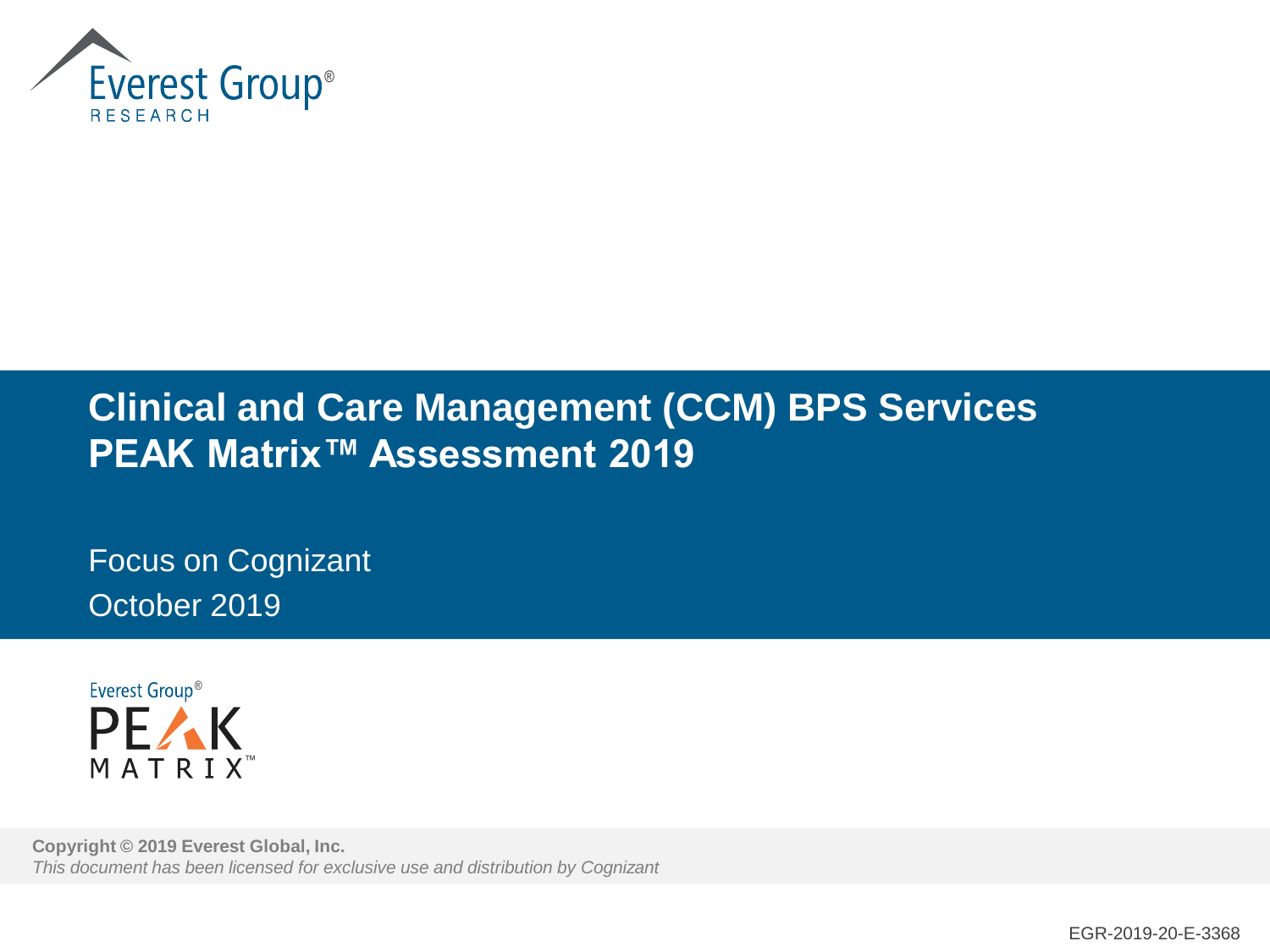### Introduction and scope

Everest Group recently released its report titled "[Clinical and Care Management \(CCM\) BPS Services PEAK Matrix™ Assessment 2019](https://www2.everestgrp.com/reportaction/EGR-2019-20-R-3342/toc)", This report analyzes the changing dynamics of the CCM BPS landscape and assesses service providers across several key dimensions.

As a part of this report, Everest Group classified 16 service providers on the Everest Group PEAK Matrix™ for CCM BPS into Leaders, Major Contenders, and Aspirants. The PEAK Matrix is a framework that provides an objective, data-driven, and comparative assessment of CCM BPS providers based on their absolute market success and delivery capability.

Based on the analysis, **Cognizant emerged as a Leader.** This document focuses on **Cognizant's CCM BPS** experience and capabilities and includes:

- ⚫ Cognizant's position on the CCM BPS PEAK Matrix
- ⚫ Detailed CCM BPS profile of Cognizant

Buyers can use the PEAK Matrix to identify and evaluate different service providers. It helps them understand the service providers' relative strengths and gaps. However, it is also important to note that while the PEAK Matrix is a useful starting point, the results from the assessment may not be directly prescriptive for each buyer. Buyers will have to consider their unique situation and requirements, and match them against service provider capability for an ideal fit.

Source: Everest Group (2019) unless cited otherwise

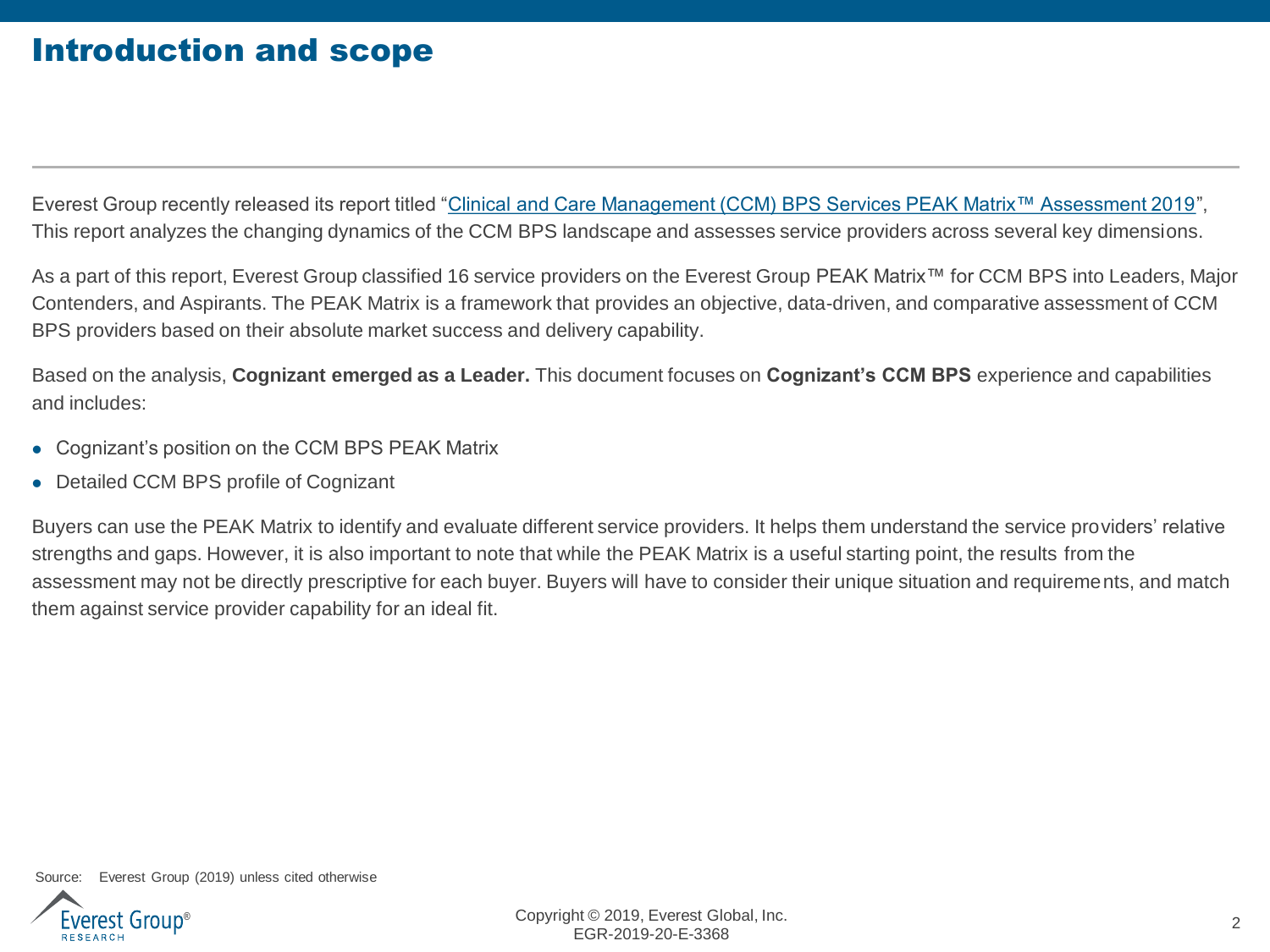### Background and methodology of the research

### **Background of the research**

Clinical and care management can be defined as a set of activities that either directly impact the health outcome of the population / individual (such as health risk assessment, case management, and medication adherence programs) or indirectly help healthcare organizations provide quality care at lower cost (such as CAHPS and STAR / HEDIS).

While clinical and care management as a segment has existed for a while now, its importance has increased exponentially post ACA. With the US already being the highest spender in the world on healthcare, ensuring care to reduce readmissions and claims denials is the need of the hour. Also, with ACA shifting the focus from volume-based care to value-based care, the healthcare stakeholders are taking proactive measures to ensure quality care at lower cost for members. This shift is supported by the seepage of consumerism in healthcare, motivating the customers or members to be more involved in their care lifecycle. All this is putting pressure on the payers as well as providers to make investments in clinical and care services and at the same time reduce their costs. With the stakeholders struggling to find the right talent, domain, and technology expertise in house, they are looking for the outsourcing route to help them in their journey.

Such a scenario presents BPS providers with a host of opportunities; however, third-party vendors need to enhance investments in building capabilities in areas such as consulting / design thinking, technology, and domain-led services to ensure they plug gaps where payers and providers lack in-house capabilities.

### **Scope and methodology**

In this research, we analyze the global healthcare clinical and care management BPS provider landscape. We focus on:

- ⚫ Relative positioning of 16 service providers on Everest Group's PEAK Matrix™ for clinical and care management BPS
- ⚫ Analysis of service provider's market share
- Everest Group's analysis of service providers' strengths and areas of improvement

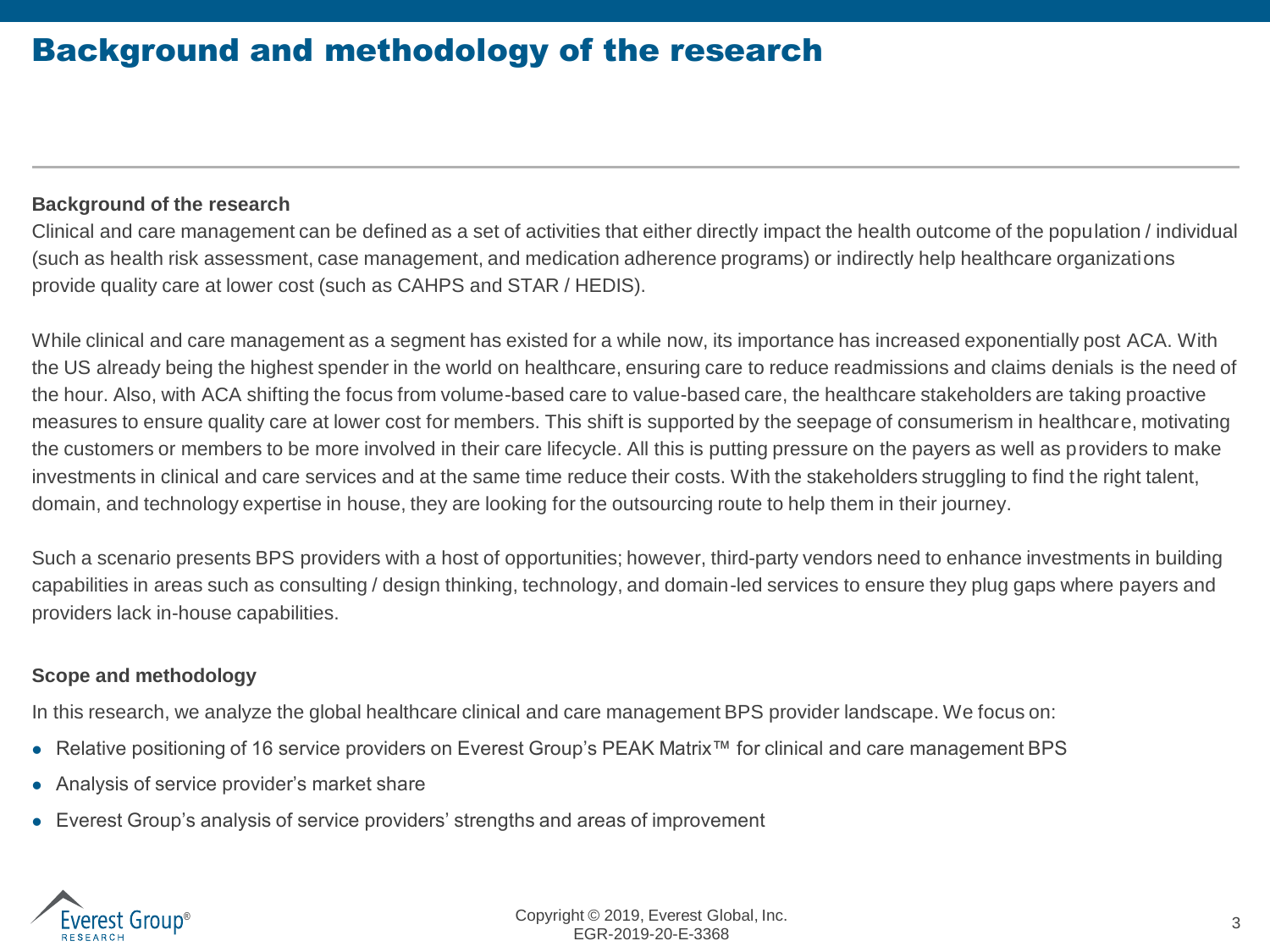### Everest Group PEAK Matrix™ for CCM BPS – summary

Everest Group classified 16 CCM BPS providers on the Everest Group PEAK Matrix™ into the three categories of Leaders, Major Contenders, and Aspirants. The PEAK Matrix™ is a framework to assess the absolute market impact and overall vision and capability of service providers.

### **Leaders**

Accenture, Cognizant, and EXL

### **Major Contenders**

CareCentrix, Change Healthcare, Conduent, DXC Technology, eQHealth Solutions, HGS, Magellan Health, Shearwater Health, and WNS

### **Aspirants**

Accolade, Health Dialog, Kepro, and Visionary RCM

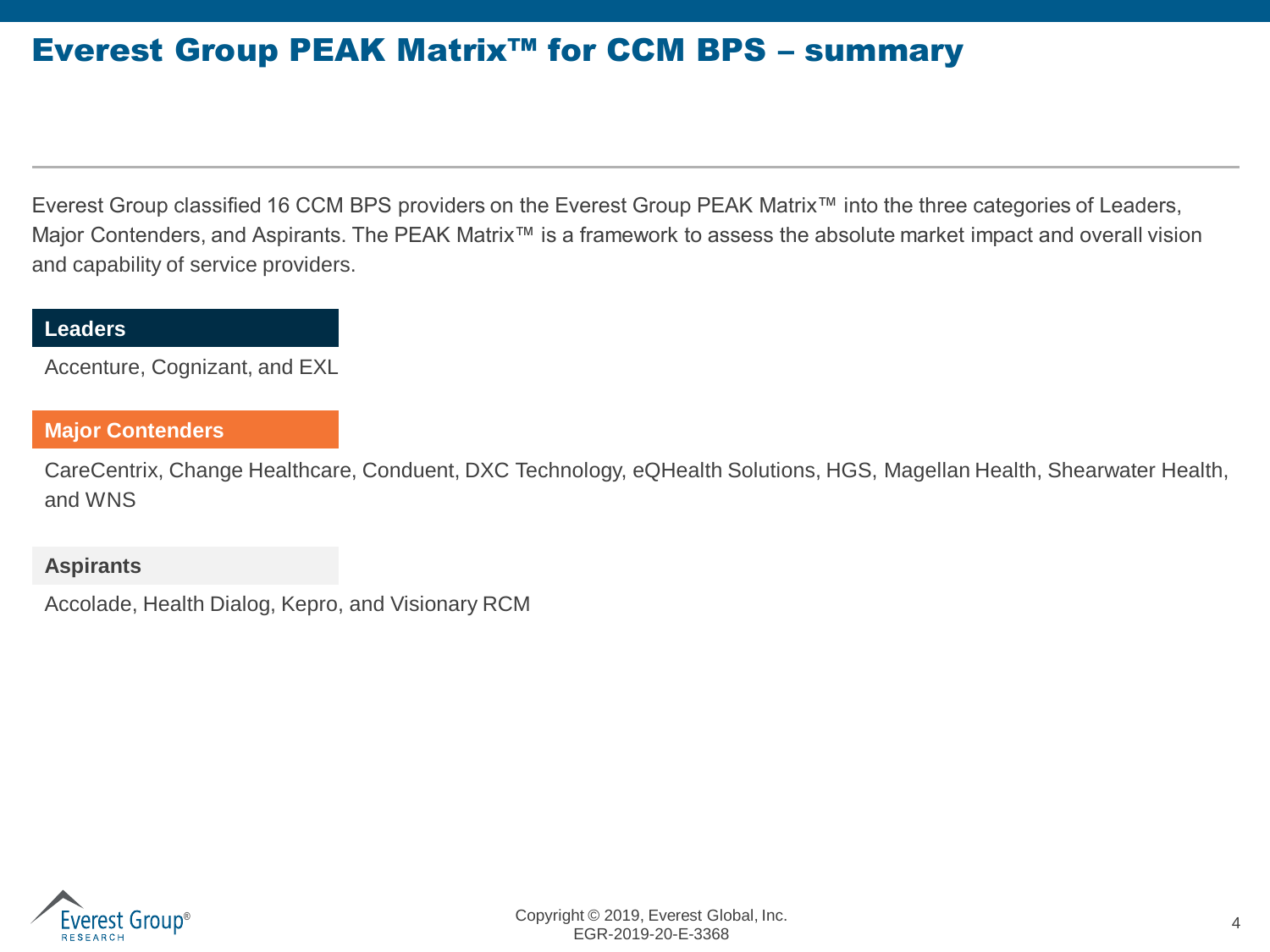### Everest Group PEAK Matrix™ Clinical and Care Management (CCM) BPS Services PEAK Matrix™ Assessment 2019 | Cognizant positioned as Leader



**Everest Group Clinical and Care Management (CCM) BPS Services PEAK Matrix™ Assessment 2019**



Note 1 Service providers scored using Everest Group's proprietary scoring methodology

Note 2 Assessment for Accolade, CareCentrix, Change Healthcare, Conduent, eQHealth Solutions, Health Dialog, Kepro, Magellan Health, and Visionary RCM excludes service provider inputs on this particular study and is based on Everest Group's estimates that leverage Everest Group's proprietary Transaction Intelligence (TI) database, ongoing coverage of these service providers, their public disclosures, and interaction with buyers. For these companies, Everest Group's data for assessment may be less complete Source: Everest Group (2019)



Copyright © 2019, Everest Global, Inc. EGR-2019-20-E-3368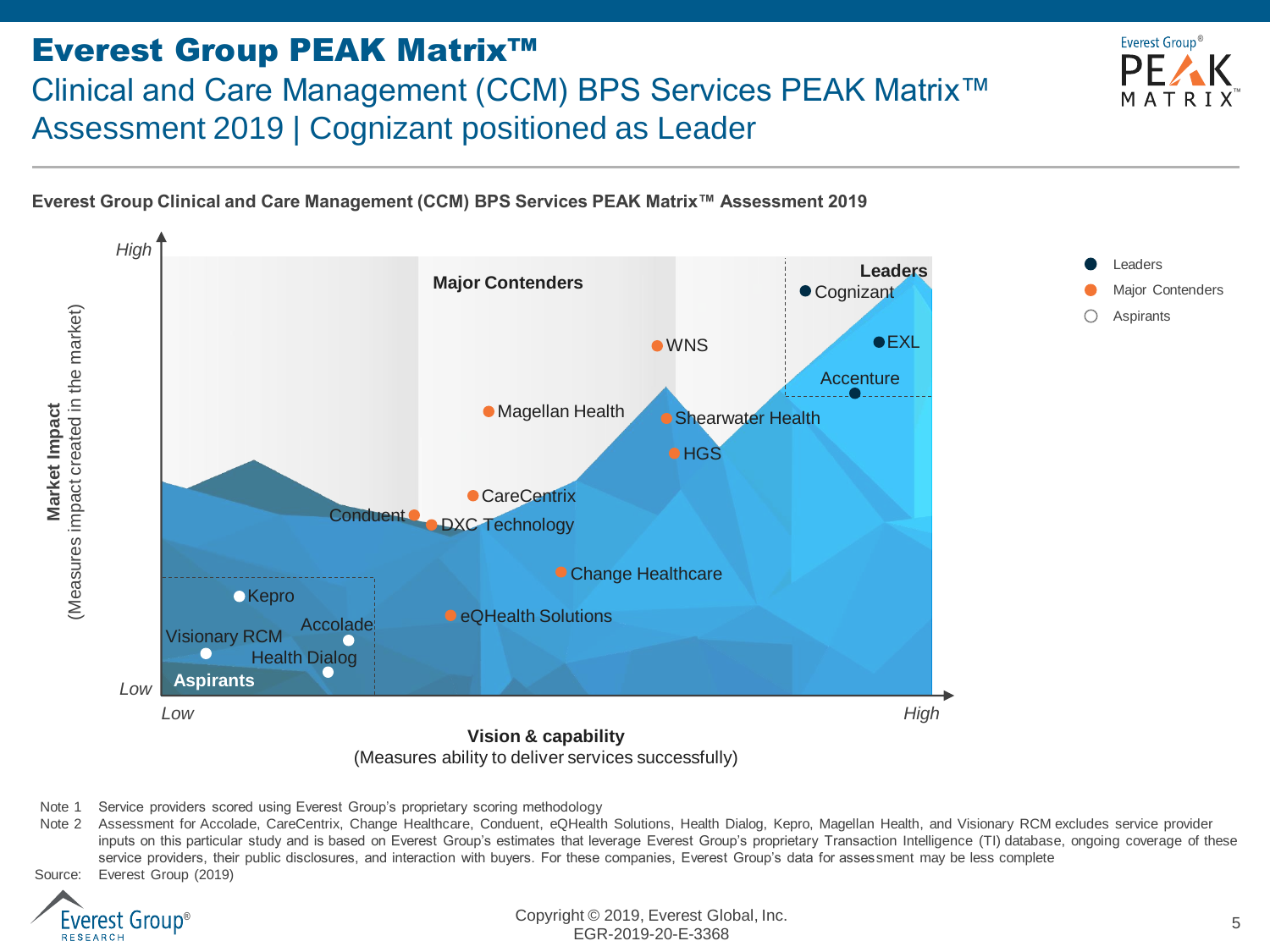### **Cognizant | CCM BPS profile (page 1 of 6) Overview**

**Company profile:** Cognizant is an IT, consulting, and BPS provider. The company operates its business through four segments including financial services, healthcare, manufacturing, and retail & logistics. The healthcare segment provides healthcare technologies and business services to support multiple client segments such as commercial, individual, HIX, Medicare, Medicaid, dental, vision, behavioral, and ACOs. It facilitates its clients with platform and product suite, along with the BPS and BPaaS delivery model, infrastructure services, IT services, and cloud and digital capabilities.

#### **Key leaders**

- ⚫ Brian Humphries, Chief Executive Officer
- ⚫ Karen McLoughlin, Chief Financial Officer
- Ganesh Ayyar, President, Digital Operations
- ⚫ Harshad Narvenkar, Vice President, Healthcare Markets
- ⚫ Venkatgiri Vandali, Vice President, Healthcare BPaaS
- Brent Barber, Vice President, Healthcare Digital Operations
- ⚫ V R Krishnan, Vice President, Healthcare Digital Operations

**Headquarters:** New Jersey, the United States

**Website:** [www.cognizant.com](http://www.accenture.com/)

#### **Suite of services offered:**

- ⚫ Population health management
- ⚫ Utilization management: prior authorization, concurrent review, and retrospective review
- Care coordination
- ⚫ Risk and compliance HEDIS, STAR, risk adjustment, and quality management

|                                     | 2016          | 2017        | 2018        |  |
|-------------------------------------|---------------|-------------|-------------|--|
| Revenue (US\$ million) <sup>1</sup> | Not disclosed |             |             |  |
| Number of FTEs <sup>1</sup>         | 1,600-1,700   | 2,000-2,100 | 2,300-2,400 |  |
| Number of clients <sup>1</sup>      | $118+$        | $135+$      | $147+$      |  |

#### **Recent acquisitions and partnerships**

- ⚫ **2018:** Acquired Bolder Healthcare Solutions to leverage their capability in revenue cycle management services for enhancing capability in provider space
- ⚫ **2017:** Acquisition of TMG Health to expand its business process-as-aservice solutions for government and public health programs
- ⚫ **2016:** Acquired Idea Couture, a digital innovation, strategy, and design firm to develop solutions in the patient-centered design thinking space
- ⚫ **2016**: Partnered with ReD Associates, a consulting firm specializing in the use of human sciences to help business leaders better understand customer behavior

#### **Recent developments**

- ⚫ **2018:** Implemented warm care and digital-first services across clients involving initiatives such as designing, automation, analytics, and AI
- ⚫ **2017:** Expanded their capabilities in clinical & care management and backoffice processing
- ⚫ **2017:** Launched cloud capabilities, IoT, TruProvider, design thinking, and bigdecisions
- ⚫ **2016**: Launched BPaaS model for end-to-end payer services, supported by TriZetto technology, Healthcare Process Automation (HPA), HealthActivate, DBO, and SightPrism

Represents information for period ending December 31 of each year

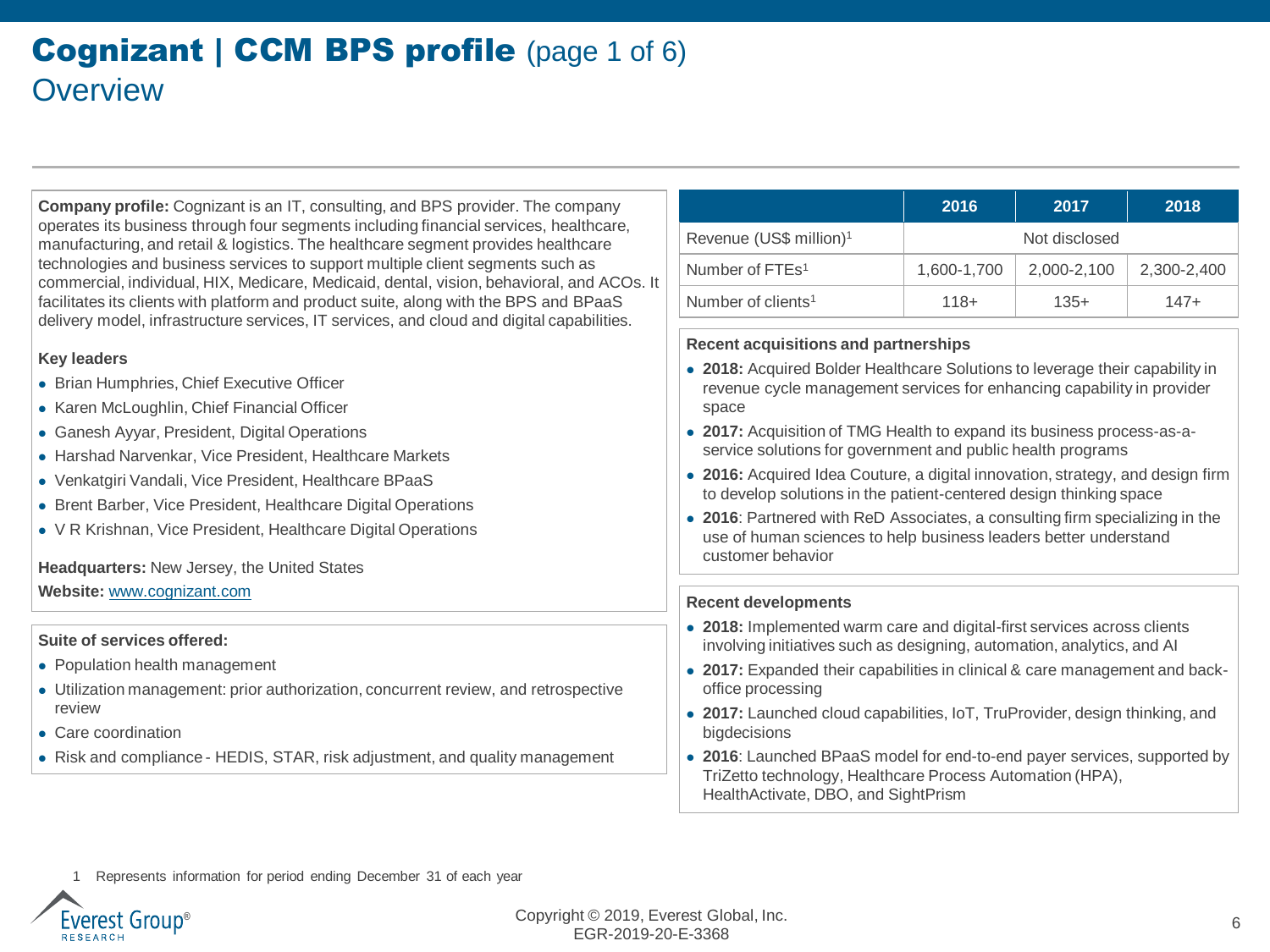### **Cognizant | CCM BPS profile (page 2 of 6)** Key delivery locations



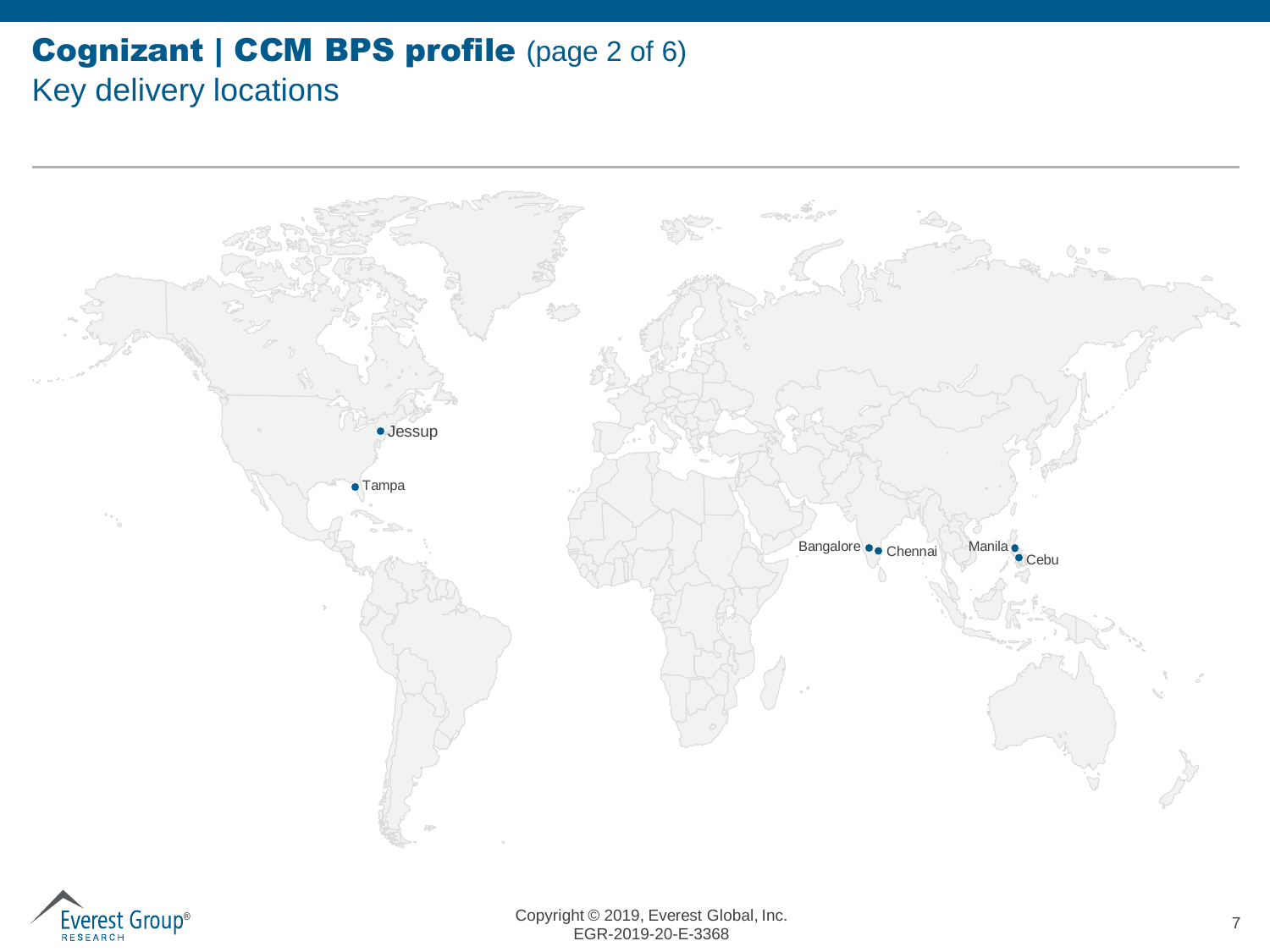### Cognizant | CCM BPS profile (page 3 of 6) Capabilities and key clients

| Key clinical and care management BPS engagements                                                                                                   |  |                                                                                                                                                                                              |                                                         |                          |                     |  |
|----------------------------------------------------------------------------------------------------------------------------------------------------|--|----------------------------------------------------------------------------------------------------------------------------------------------------------------------------------------------|---------------------------------------------------------|--------------------------|---------------------|--|
| <b>Client name</b>                                                                                                                                 |  | <b>Processes served</b>                                                                                                                                                                      |                                                         | <b>Region</b>            | <b>Client since</b> |  |
| One of the largest customer owned health insurance company                                                                                         |  |                                                                                                                                                                                              | Population health management and utilization management |                          | 2016                |  |
| One of the largest nonprofit health plans                                                                                                          |  | Utilization management and care coordination                                                                                                                                                 |                                                         | <b>The United States</b> | 2015                |  |
| One of the top five national health plan                                                                                                           |  | Utilization management                                                                                                                                                                       |                                                         | <b>The United States</b> | 2006                |  |
| <b>Clinical BPS FTE mix by segment</b><br>Number of FTEs<br>$100\% = 2,300-2,400$                                                                  |  | <b>Clinical BPS FTE split by delivery location</b><br>Clinical BPS revenue mix by geography<br>Revenue in US\$ million<br>Number of FTEs<br>$100\% = 2,300-2,400$<br>$100\%$ = Not disclosed |                                                         |                          |                     |  |
| Population<br>health management<br>Utilization<br>21%<br>management<br>36%<br>21%<br>Care <sup>'</sup><br>coordination<br>22%<br>Risk & compliance |  | 100%<br>North America                                                                                                                                                                        |                                                         | Onshore<br>29%           | 71%<br>Offshore     |  |

Note: Based on contractual and operational information till December 2018

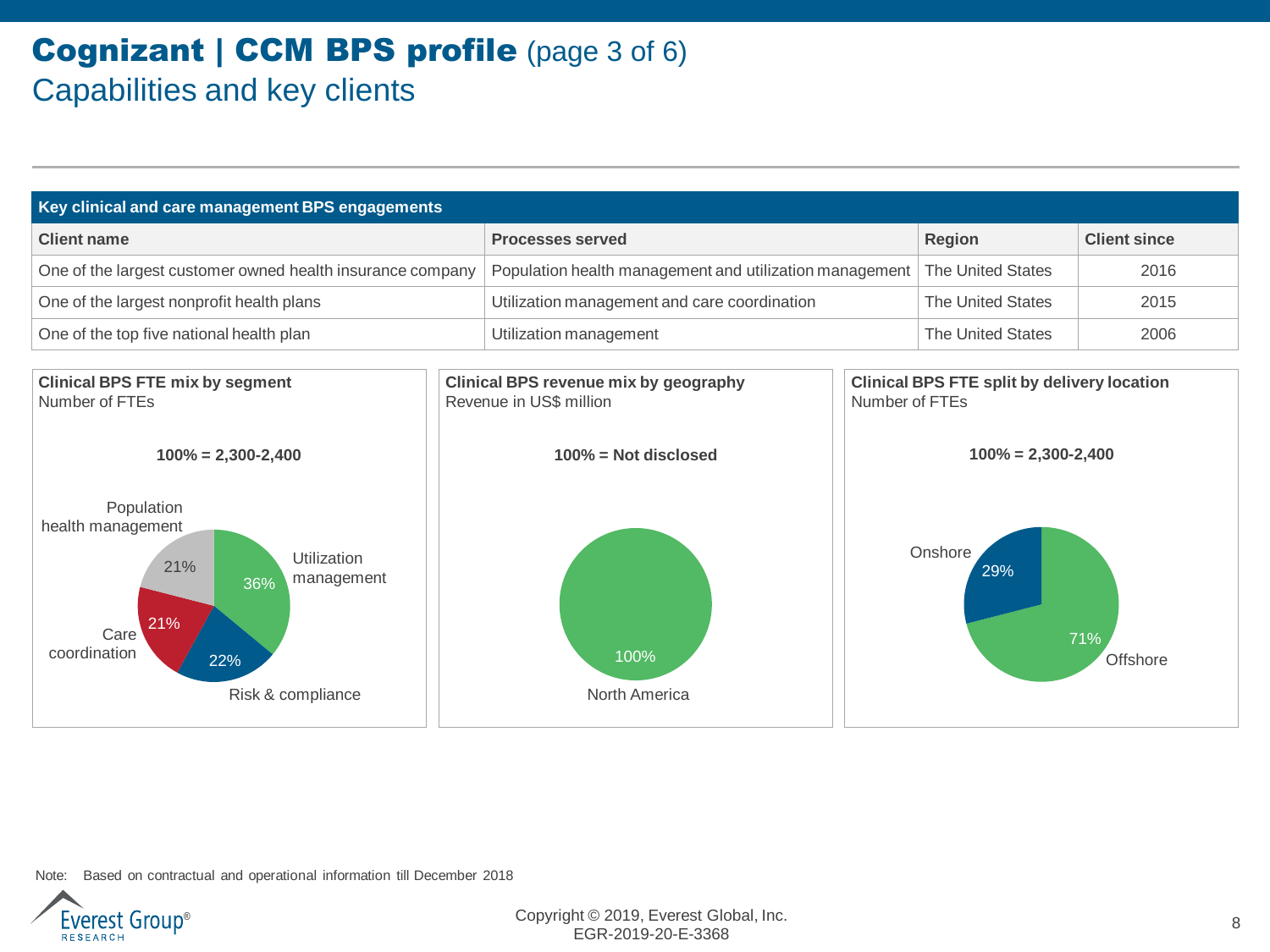### Cognizant | CCM BPS profile (page 4 of 6) Technology solutions/tools

| <b>Solution name</b>                                                 | <b>Processes served</b>                                                                                 | <b>Year launched</b> | <b>Description</b>                                                                                                                                                                                                                                               | <b>No. of BPS clients</b> |
|----------------------------------------------------------------------|---------------------------------------------------------------------------------------------------------|----------------------|------------------------------------------------------------------------------------------------------------------------------------------------------------------------------------------------------------------------------------------------------------------|---------------------------|
| <b>Learning Evolutionary</b><br><b>Algorithm Framework</b><br>(LEAF) | Population health management,<br>utilization management, care<br>coordination, and risk &<br>compliance | 2018                 | It enables to test multiple algorithm and arrive at viable solutions to<br>complex business problems. LEAF generates and compares<br>candidate agents and a "fitness score" is assigned to each candidate<br>based on how well it performs relative to its peers | Multiple                  |
| Smart QA                                                             | Utilization management                                                                                  | 2018                 | It identifies the cases for audits that have higher risk involved                                                                                                                                                                                                | Multiple                  |
| <b>Digital Operation Fabric</b><br>(DOF)                             | Population health management,<br>utilization management, care<br>coordination, and risk &<br>compliance | 2018                 | It facilitates work inventory management, workflow, and tracking time<br>on desktop applications and activities of agents and helps to manage<br>the audit related functionalities.                                                                              | Multiple                  |
| Smart allocation                                                     | Utilization management                                                                                  | 2018                 | It highlights the cases with high risk for smart allocation based on<br>complexity and risk to reduce errors and cost                                                                                                                                            | Multiple                  |
| Disease onset prediction                                             | Utilization management                                                                                  | 2017                 | It identifies and arrange the members on the bases of disease risk<br>involved                                                                                                                                                                                   | Multiple                  |
| Patient enrolment<br>analytics in clinical<br>programs               | Care coordination                                                                                       | 2017                 | It identifies members likely to enroll in Care Management / Disease<br>Management (CM/DM) wellness programs to increase effectiveness                                                                                                                            | Multiple                  |
| Predictive analytics/AI:<br>therapy adherence<br>prediction          | Care coordination                                                                                       | 2017                 | It predicts the probability of risk involved of ending therapy for<br>members                                                                                                                                                                                    | Multiple                  |
| Predictive analytics/AI:<br>likelihood of ER visit                   | Population health management                                                                            | 2017                 | It helps identify members with highest probability of visiting Emergency<br>Room (ER) with an ability to intervene and prevent utilization                                                                                                                       | Multiple                  |
| <b>TriZetto Touchless</b><br><b>Authorization Process</b><br>(TTAP)  | Utilization management                                                                                  | 2017                 | It is an end-to-end, real-time, and prior authorization process to<br>automate eligibility checks and identifies if referrals requires an<br>immediate response                                                                                                  | Multiple                  |
| ClaimSphere™<br>Q-Workbench                                          | Risk and compliance                                                                                     | 2017                 | It offers an extensive Measure Library as reference that includes<br>1000+ Clinical and Claim-based measures (NCQA, CMS Star, PQRS<br>(MIPS), QHP, State of LA, CA-P4P, NY-QARR, AHRQ, PQRS,<br>CHIPRA, PCMH, ACO and other state measures)                      | Multiple                  |

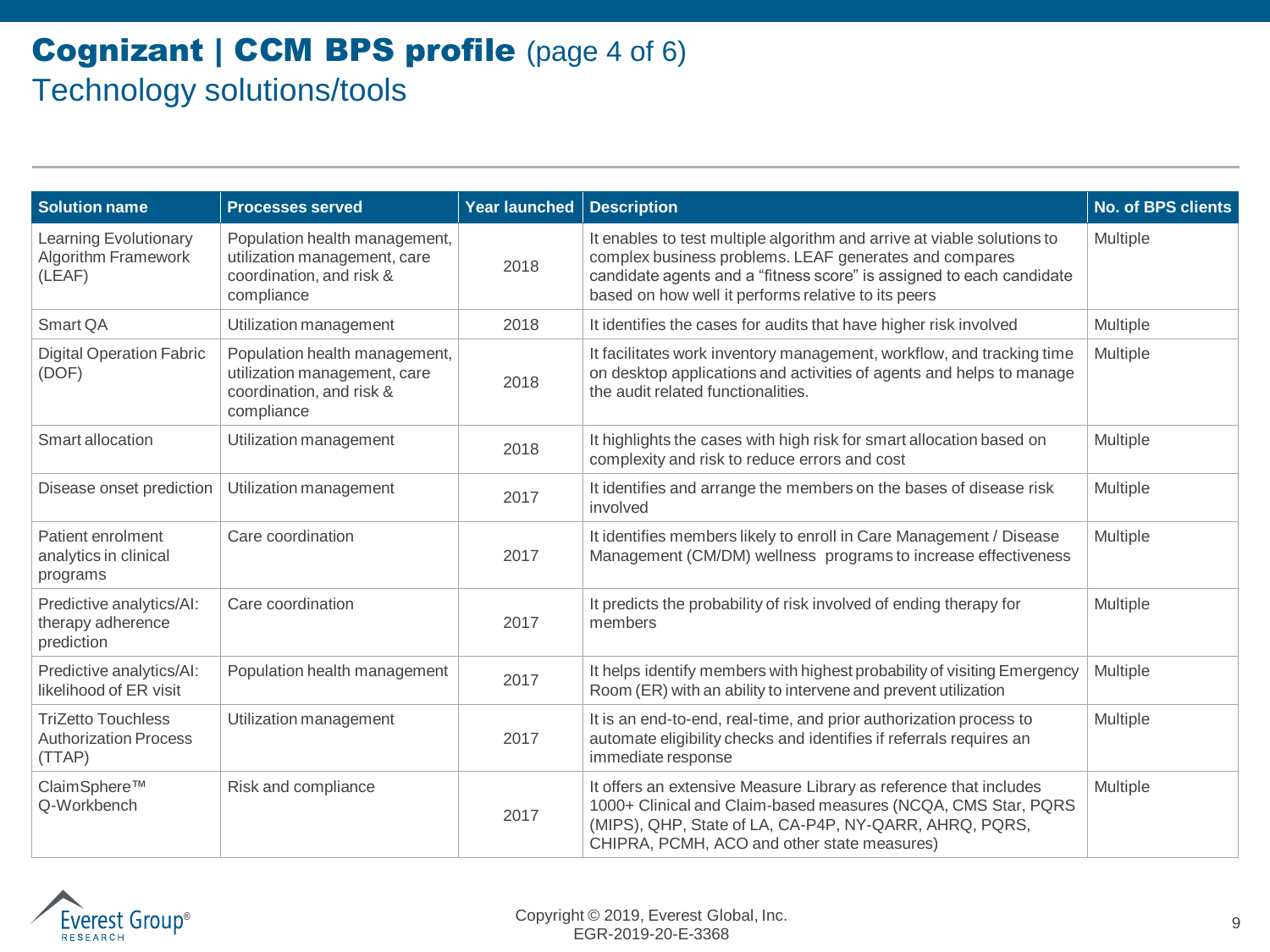### Cognizant | CCM BPS profile (page 5 of 6) Technology solutions/tools

| <b>Solution name</b>                                                                                               | <b>Processes served</b>                                                                                 | Year launched | <b>Description</b>                                                                                                                                                                                                                                                                                                                                                                                                                                                                               | <b>No. of BPS clients</b> |
|--------------------------------------------------------------------------------------------------------------------|---------------------------------------------------------------------------------------------------------|---------------|--------------------------------------------------------------------------------------------------------------------------------------------------------------------------------------------------------------------------------------------------------------------------------------------------------------------------------------------------------------------------------------------------------------------------------------------------------------------------------------------------|---------------------------|
| Quality Analysis and<br>Reporting Tool (QUART)                                                                     | Population health management,<br>utilization management, care<br>coordination, and risk &<br>compliance | 2017          | QUART facilitates client partnership through transparency of real-time<br>quality performance results, enables better calibrations and audit-the-<br>auditor capabilities, including coaching and feedback                                                                                                                                                                                                                                                                                       | Multiple                  |
| ClaimSphere Clinical+                                                                                              | Population health management,<br>utilization management, and<br>care coordination                       | 2016          | ClaimSphere Clinical+ is a point-of-care platform that enables health<br>plans in timely acquisition of clinical data, closer monitoring of gaps in<br>care improving efficiencies and eventually chart an evidence-based<br>performance driven provider incentive program. It is a cloud based<br>Software as a Service (SaaS) offering aligned to national and<br>interoperability standards such as eCQM, QRDA and FHIR,<br>promoting evidence-based clinical processes at all points of care | $3+$                      |
| ClaimSphere <sup>™</sup> QIPA                                                                                      | Risk and compliance                                                                                     | 2016          | It uses advanced QI Predictive Analytical and Statistical Models to<br>help identify members likelihood of measure compliance to close<br>gaps in care, adhere to medications and respond positively to<br>outreach programs. It also helps in micro-segmentation and prioritize<br>member population for administrating focused interventions and<br>planning national level campaigns.                                                                                                         | Multiple                  |
| <b>Health TranZform Suite:</b><br>Engage TranZform,<br>Network TranZform,<br>Care TranZform,<br>Insights TranZform | Care coordination                                                                                       | 2016          | TranZform is a SaaS based, multi-channel platform that enables<br>collaboration and engagement around an individual's longitudinal health<br>record. It has four practices: Engage TranZform™, Network<br>TranZform™, Care TranZform™, and Insights TranZform™                                                                                                                                                                                                                                   | Mulitple                  |
| StarSERV™- Medicare<br><b>Star Analytics Solution</b>                                                              | Risk and compliance                                                                                     | 2015          | StarSERV™ uses automation and analytics, along with Star & HEDIS<br>system experts and data scientists, to enable Medicare plans and<br>providers to proactively identify and improve the most impactful metrics<br>affecting their Star ratings. StarSERV™ helps Plans achieve optimal<br>Star ratings for competitive advantage in the Medicare market, helping<br>to retain consumers and earn bonuses and rebates from CMS                                                                   | $3+$                      |
| WellSERV                                                                                                           | Care coordination, risk and<br>compliance                                                               | 2014          | This modular suite of tools enables healthcare organizations to<br>implement value-based models by integrating cost, health risk,<br>utilization, quality and outcomes metrics                                                                                                                                                                                                                                                                                                                   | Multiple                  |

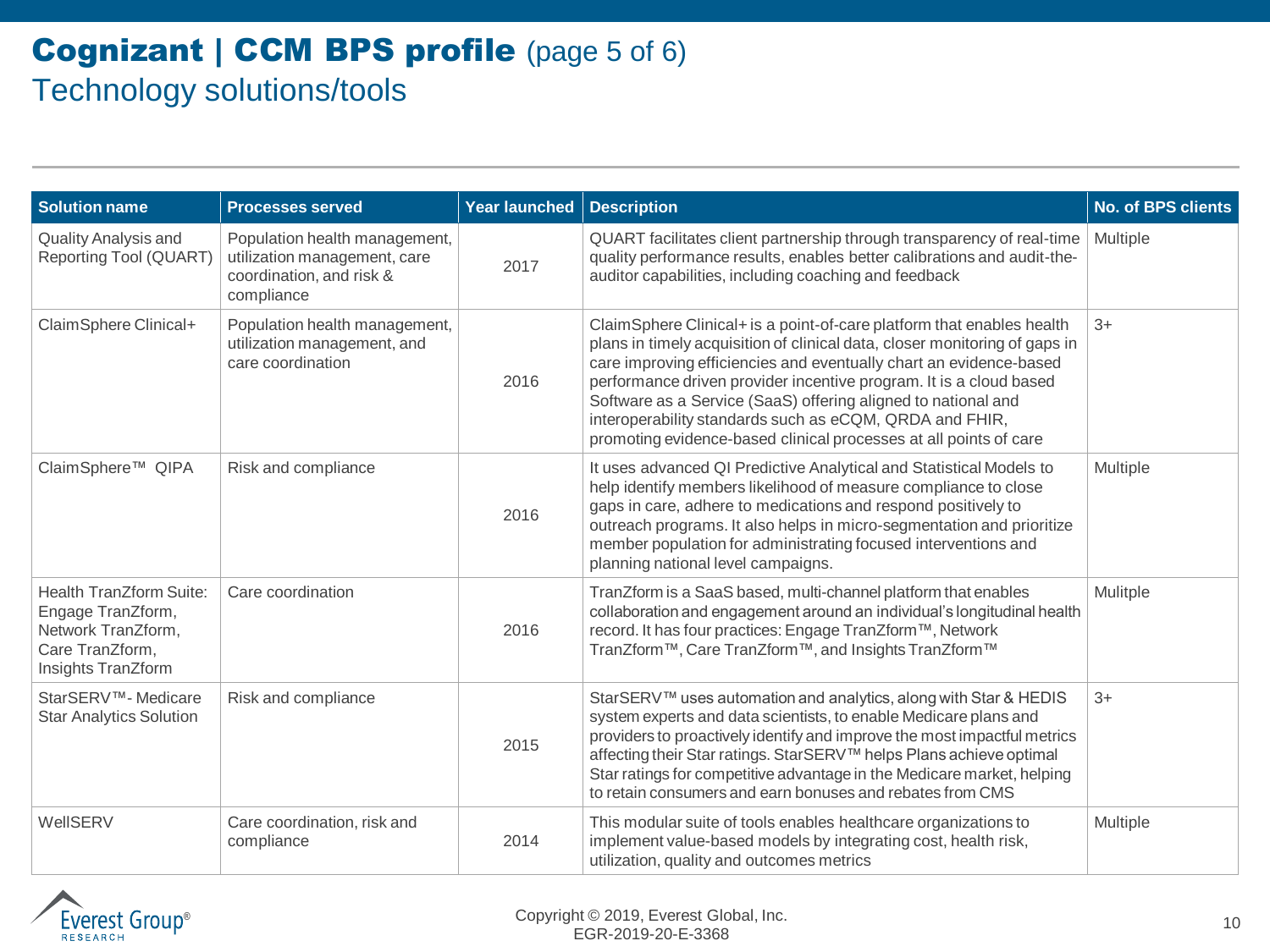**Market impact Vision & capability** Market adoption | Portfolio mix | Value delivered | Overall Scope of services offered Innovation and investments **Delivery** footprint Vision and strategy | Overall

- ⚫ Cognizant is one of the few service providers that can serve/deliver processes across the spectrum of the CCM value chain ranging from population health to risk and compliance
- ⚫ Cognizant has been able to productize its offerings through StarServ and ClaimSphere QaaS, in areas such as risk adjustment and Star support, which have a high potential of growth and limited organized competition
- ⚫ Cognizant is one of the few players utilizing its design thinking capabilities through a consultative/advisory approach, which is evident from its "warm care" model of care
- ⚫ Buyers appreciated Cognizant's operational diligence and professionalism in delivering services

#### **Strengths Areas of improvement Areas of improvement**

⚫ One of the drivers of clinical and care management outsourcing is the shortage of registered nurses in the United States. Although Cognizant has a large bench strength of clinical staff, its share of registered nurses is much lower when compared to some of its peers

**Measure of capability:** High

- ⚫ Multiple payers are dissatisfied with the assertiveness of nurses, which is most likely driven by the cultural difference between the nurses from the Philippines and the United States. Cognizant needs to improve upon the behavioral training it imparts to its nurses, as this is not an issue that is prevalent across other service providers
- ⚫ Since they have made a foray into the provider space with the Bolder acquisition, adding provider clients to their CCM portfolio should be one of the priority items, especially considering the high focus of the provider segment on patient care services and limited availability of these solutions from traditional vendors in this space

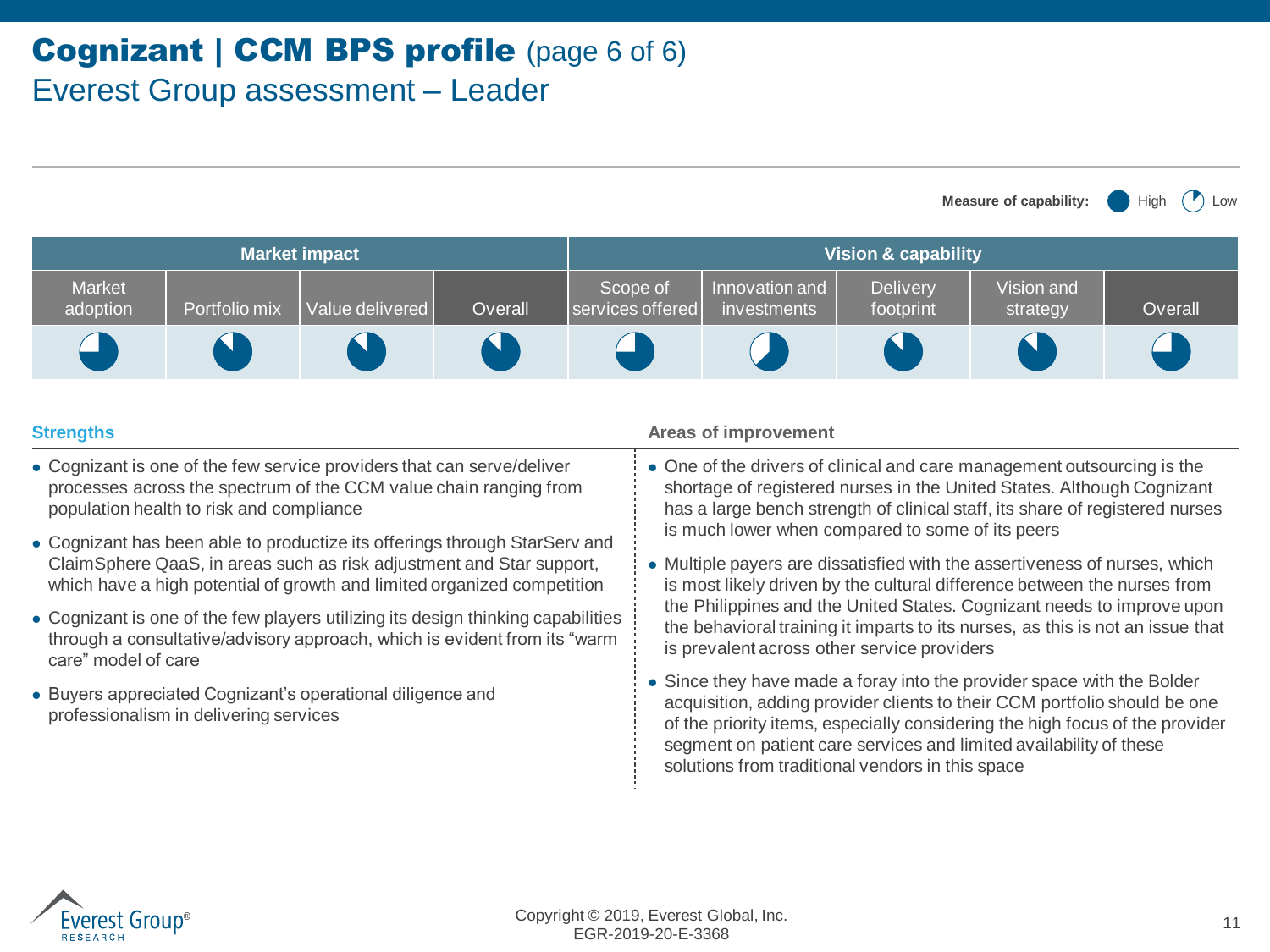# Appendix

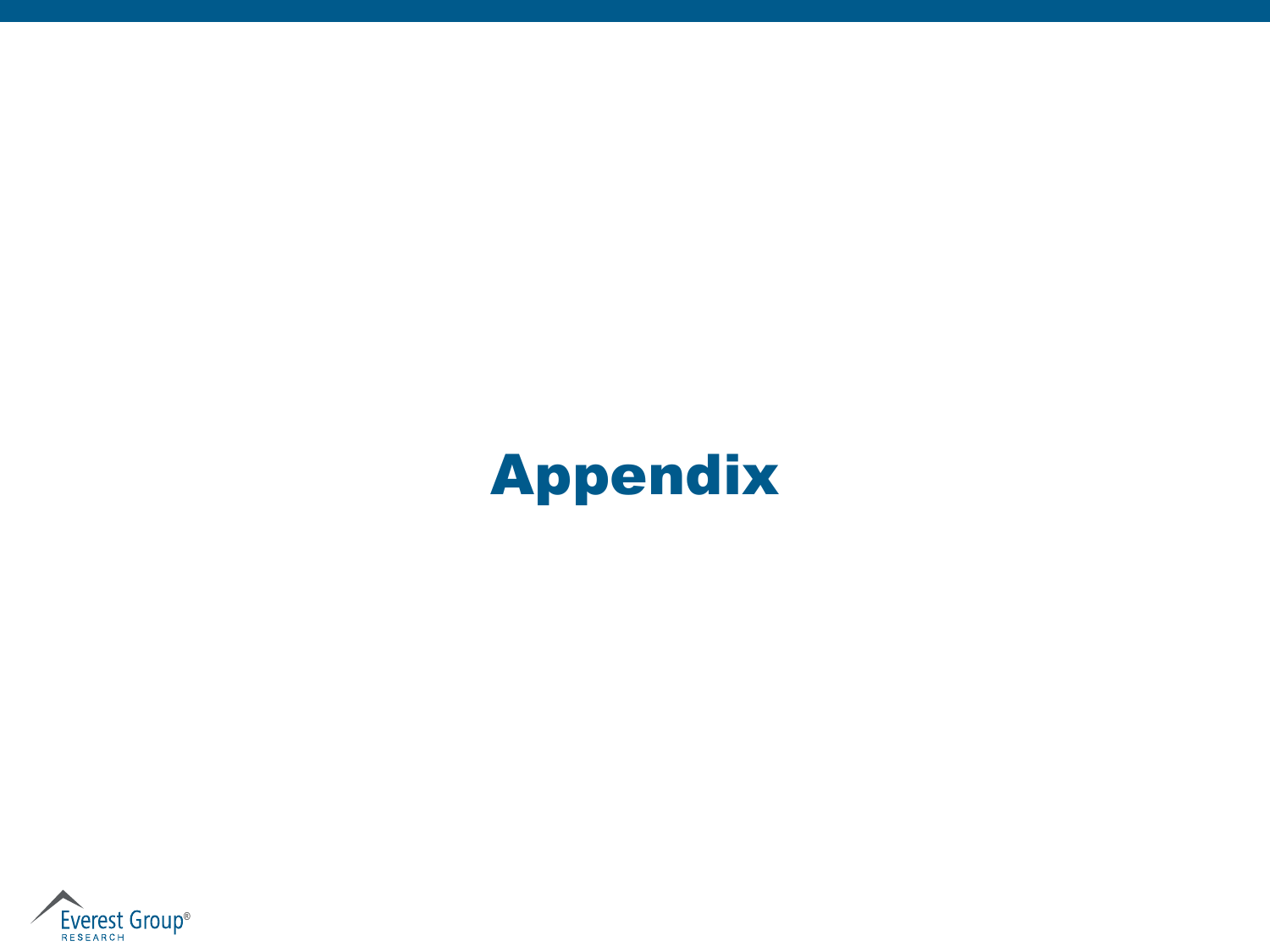### Everest Group's view of the CCM BPS value chain

| <b>Population health</b><br>management  | <b>Utilization</b><br>management                     | <b>Care coordination</b>                      |                            | <b>Risk and compliance</b>                             |
|-----------------------------------------|------------------------------------------------------|-----------------------------------------------|----------------------------|--------------------------------------------------------|
| <b>Medical data</b><br>management       | <b>Prior authorization</b>                           | Care program<br>enrollment and referral       | Patient navigation         | <b>STAR/HEDIS reporting</b><br>and quality improvement |
| <b>Health risk assessment</b>           | Clinical decision support                            | Nurse triage                                  | Disease/case<br>management | <b>CAHPS</b> support                                   |
| Social Determinants of<br>Health (SDOH) | Medical necessity review                             | <b>Medication adherence</b>                   | <b>Telemedicine</b>        | <b>Risk adjustment</b>                                 |
| Patient/physician<br>education          | Prospective, concurrent,<br>and retrospective review | Wellness and lifestyle<br>management programs |                            |                                                        |

**Clinical service desk**

Note: This report covers vertical-specific BPO within the healthcare payer space. It does not include coverage of horizontal business processes such as F&A, HR, procurement, and contact centers



Copyright © 2019, Everest Global, Inc. (2019) 2014 13 EGR-2019-20-E-3368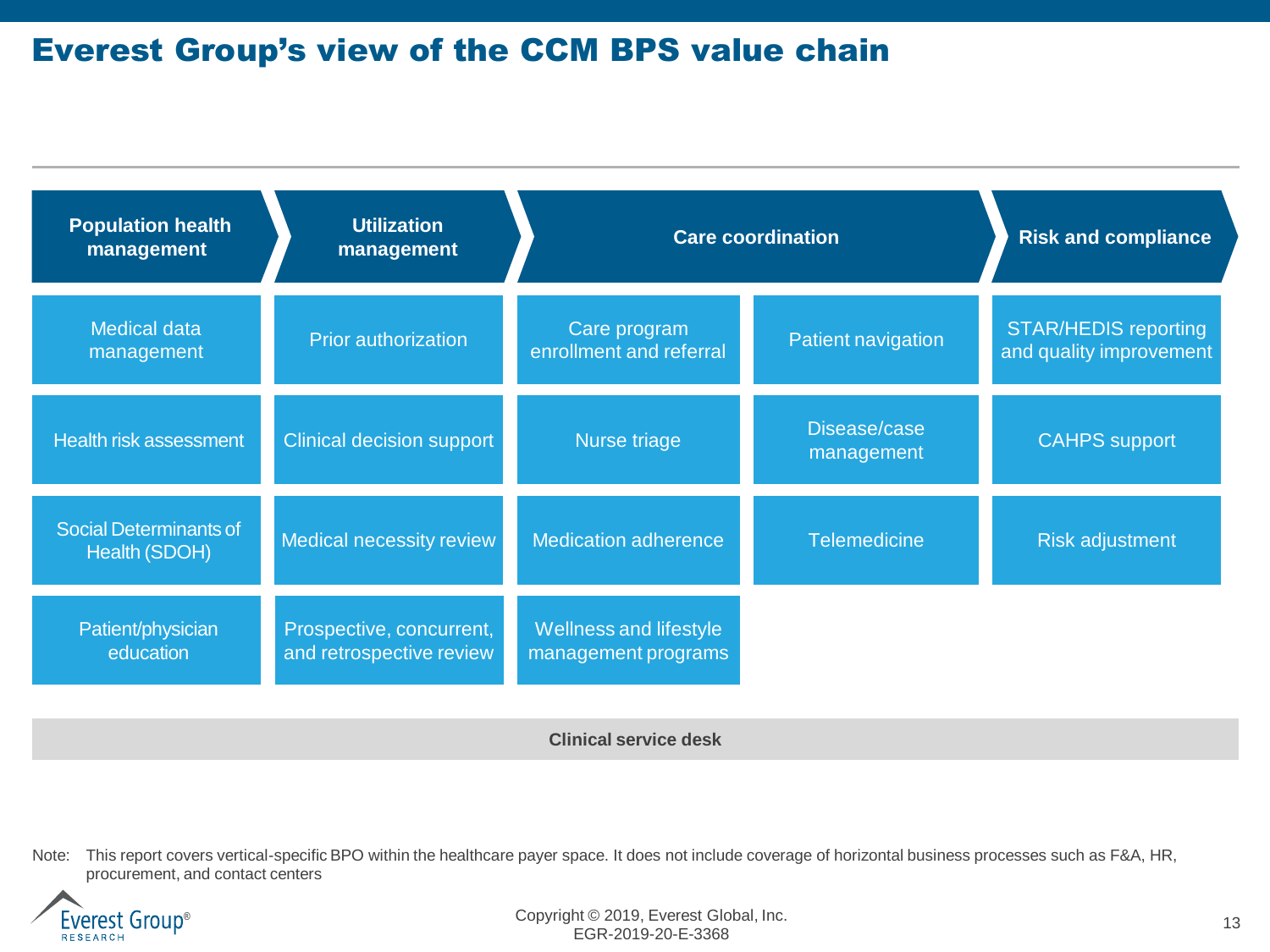### Everest Group PEAK Matrix™ is a proprietary framework for assessment of market impact and vision & capability





™

Everest Group®

PF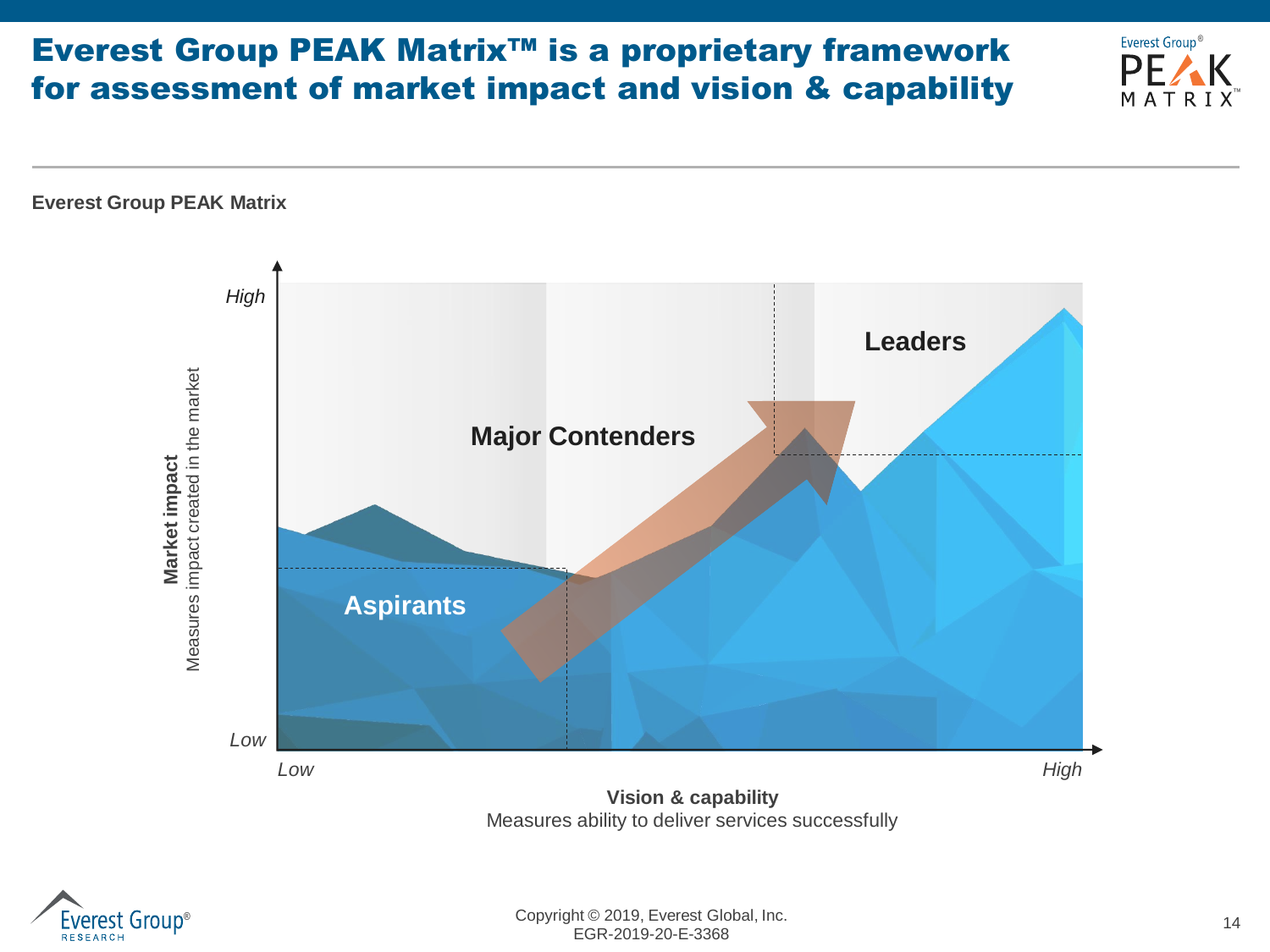### Services PEAK Matrix™ evaluation dimensions



Measures impact created in the market – captured through three subdimensions



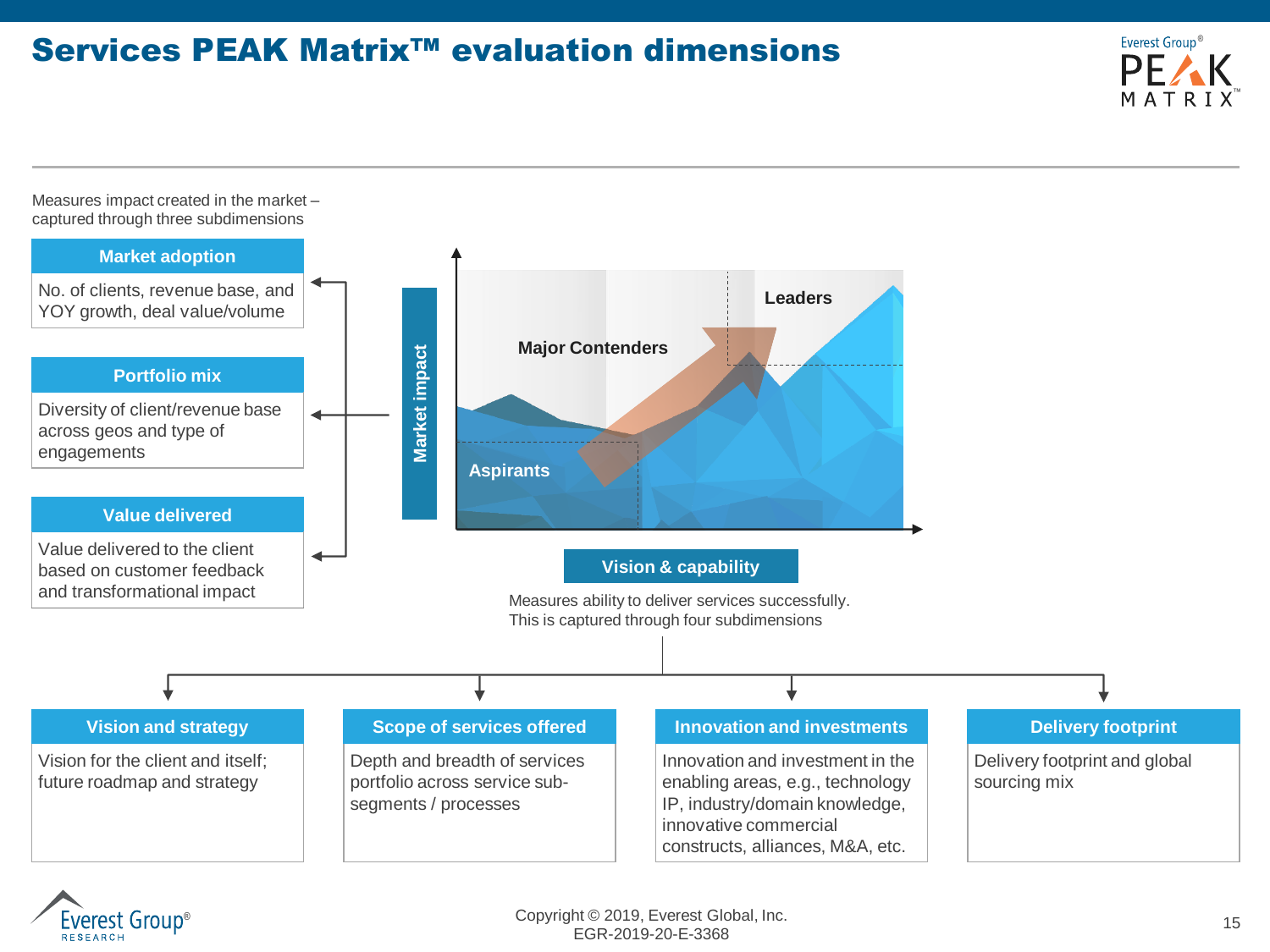### **Does the PEAK Matrix™ assessment incorporate any subjective criteria?**

Everest Group's PEAK Matrix assessment adopts an unbiased and fact-based approach (leveraging service provider / technology vendor RFIs and Everest Group's proprietary databases containing providers' deals and operational capability information). In addition, these results are validated / fine-tuned based on our market experience, buyer interaction, and provider/vendor briefings

#### **Is being a "Major Contender" or "Aspirant" on the PEAK Matrix, an unfavorable outcome?**

No. The PEAK Matrix highlights and positions only the best-in-class service providers / technology vendors in a particular space. There are a number of providers from the broader universe that are assessed and do not make it to the PEAK Matrix at all. Therefore, being represented on the PEAK Matrix is itself a favorable recognition

#### **What other aspects of PEAK Matrix assessment are relevant to buyers and providers besides the "PEAK Matrix position"?**

A PEAK Matrix position is only one aspect of Everest Group's overall assessment. In addition to assigning a "Leader", "Major Contender," or "Aspirant" title, Everest Group highlights the distinctive capabilities and unique attributes of all the PEAK Matrix providers assessed in its report. The detailed metric-level assessment and associated commentary is helpful for buyers in selecting particular providers/vendors for their specific requirements. It also helps providers/vendors showcase their strengths in specific areas

#### **What are the incentives for buyers and providers to participate/provide input to PEAK Matrix research?**

- ⚫ Participation incentives for buyers include a summary of key findings from the PEAK Matrix assessment
- ⚫ Participation incentives for providers/vendors include adequate representation and recognition of their capabilities/success in the market place, and a copy of their own "profile" that is published by Everest Group as part of the "compendium of PEAK Matrix providers" profiles

#### **What is the process for a service provider / technology vendor to leverage their PEAK Matrix positioning and/or "Star Performer" status ?**

- ⚫ Providers/vendors can use their PEAK Matrix positioning or "Star Performer" rating in multiple ways including:
	- Issue a press release declaring their positioning. See [citation policies](https://www.everestgrp.com/research/peak-matrix/peak-matrix-citation-policy/)
	- Customized PEAK Matrix profile for circulation (with clients, prospects, etc.)
	- Quotes from Everest Group analysts could be disseminated to the media
	- Leverage PEAK Matrix branding across communications (e-mail signatures, marketing brochures, credential packs, client presentations, etc.)
- ⚫ The provider must obtain the requisite licensing and distribution rights for the above activities through an agreement with the designated POC at Everest Group.

#### **Does the PEAK Matrix evaluation criteria change over a period of time?**

PEAK Matrix assessments are designed to serve present and future needs of the enterprises. Given the dynamic nature of the global services market and rampant disruption, the assessment criteria are realigned as and when needed to reflect the current market reality as well as serve the future expectations of enterprises